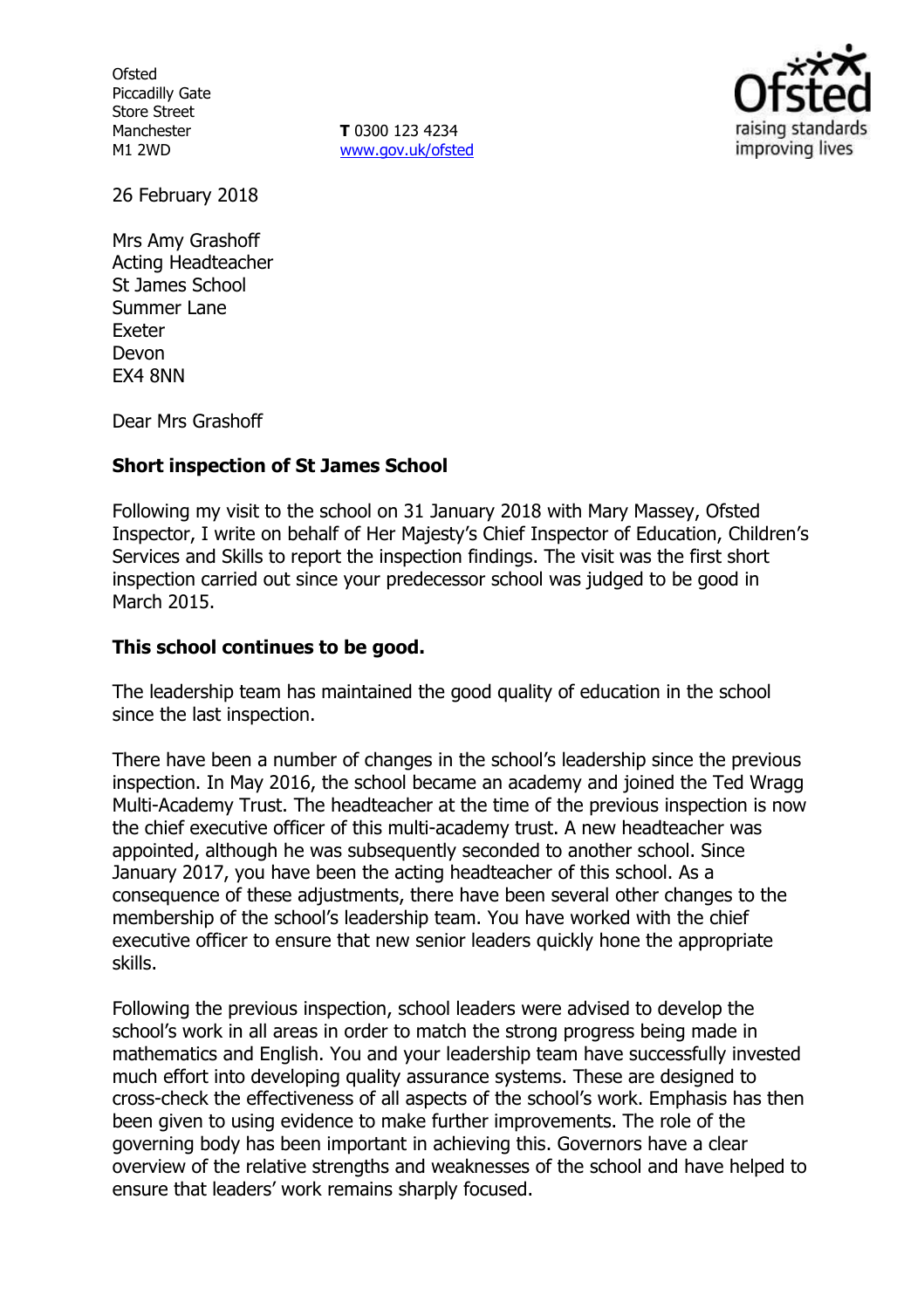

It was clear to inspectors that members of staff are supportive of senior leaders and that there is a strong team ethos. Survey responses confirmed this view. Members of staff are committed to improving the effectiveness of the school's work and you provide strong motivation for improvement. You have ensured that there is a robust focus on improving classroom practice. Effective support is provided when needed so that the quality of teaching is rising across the school. High priority is given to helping pupils with poor literacy skills, and those who are disadvantaged.

In recent years, examination results in mathematics have shown that pupils have typically made more progress than other pupils nationally. GCSE results in English and mathematics have been maintained at above the national average; pupils make strong progress in these subjects. Examination results have been good overall, although there have been some fluctuations; for example, in 2016 results were stronger than in 2017. The curriculum is designed to encourage high achievement with a wide range of courses offered. The proportion of pupils who achieved the English Baccalaureate at high grades was well above the national average in 2017.

## **Safeguarding is effective.**

You and your leadership team have ensured that there is an effective culture of keeping pupils safe from harm. This is supported in the surveys of pupils, school employees and parents. You have ensured that all safeguarding arrangements are fit for purpose. All members of staff are aware of their responsibilities and carry out their duties diligently. Thorough checks are made to ensure that all employees, volunteers and any other visitors to the school are suitable to work with children. Detailed records are kept and these meet all statutory requirements.

Staff and pupils know how to report any matters which concern them. The system used to gather information makes it possible to coordinate follow-up actions. You and other leaders work closely with other agencies to see through any matters which need further investigation or actions. Leaders' work with children who are looked after by the local authority is extremely thorough.

All members of staff receive appropriate and regular training on matters of safeguarding. Members of the governing body are equipped to carry out their duties effectively, for example with respect to staff recruitment. Pupils are well informed about the things that they can do to keep themselves safe, for example when using the internet.

Inspectors saw that conduct around the school is very good with pupils being respectful to each other and to adults. Pupils demonstrated tolerance towards others and they confirmed that they feel the school is a safe environment. Staff clearly endorsed this view in their responses to the survey. A small number of parents expressed some concerns about bullying. Pupils who met inspectors told us that if any incidents of bullying are reported the school deals quickly and effectively with them. The records of all bullying incidents show that there has been an improvement over time and incidents of intolerance are infrequent.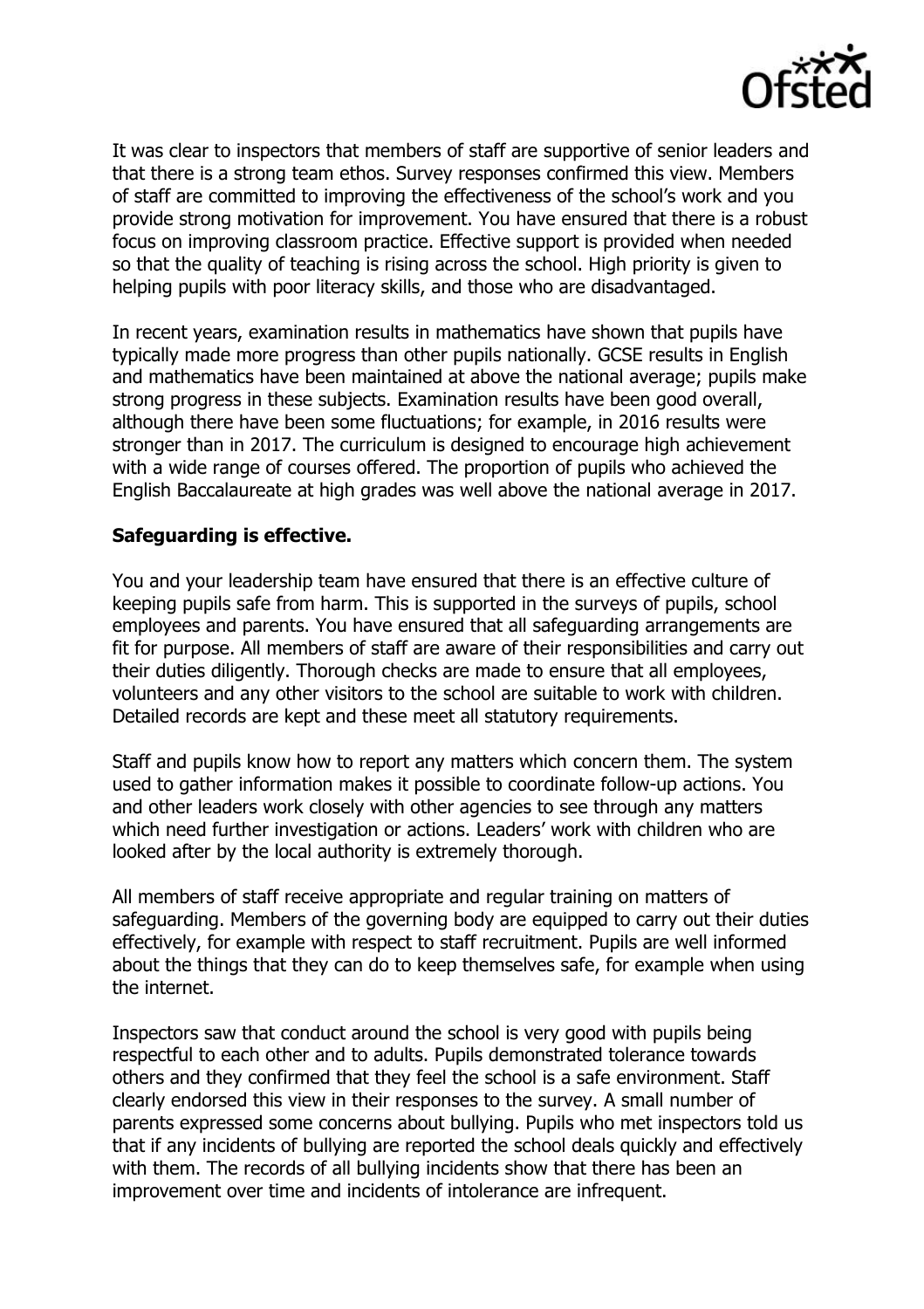

# **Inspection findings**

- At the beginning of the inspection, we agreed the inspection would focus on four key lines of enquiry: attendance, the curriculum, preparing pupils for life in modern Britain and how the school prepares pupils for the next stage of their education. These were based on information about the school's work since the previous inspection, alongside your own evaluation of the school's strengths and areas requiring improvement.
- I examined the school's attendance records because, although overall attendance is in line with the national average, absence rates have risen a little since the previous inspection. The school identifies particular pupils who have higher absence rates, and a number of actions are taken to support pupils to make improvements. In many cases, this has successfully increased attendance rates.
- The school works closely with the education welfare service to help some pupils and their families to try to resolve problems. In a small number of cases, complex issues have been tackled by working in liaison with other agencies, including medical services. Inspectors could see that appropriate actions are being taken, although some very complex situations are challenging to resolve.
- Inspectors visited a range of classes to assess the progress of pupils of all ages. Inspectors saw that the quality of teaching is good and pupils are making secure progress. Leaders have identified examples of strong practice and opportunities are taken to share these with other teachers. These activities are further strengthening standards across the school.
- Inspectors found evidence of strong improvements in several subject areas, including foreign languages, history and physical education. We saw examples of high-quality feedback to pupils who understood exactly what they need to do in order to make further progress. In many lessons, we saw that pupils were enthusiastic about their learning, and highly motivated to achieve well. Progress was strong in most subjects for all year groups.
- The school fulfils its duty to prepare pupils for life in modern Britain. Pupils have opportunities for learning in a variety of ways including tutor time, assemblies and special events. For example, in May 2017 pupils held a 'mock election' which shadowed the political process happening across the country. Pupils told inspectors that this was an effective way for them to learn about the systems of democracy and elections.
- Some aspects of personal, social and health education are not well developed. Pupils told inspectors that they do not feel secure about applying their learning, for example, with regard to personal relationships. Leaders are aware that pupils find some of their learning experiences to be disjointed because they are spread over tutor periods, assemblies and other events. They are looking to find ways of resolving this.
- In recent years, all pupils have moved on to education or employment with training at the end of Year 11. Pupils confirmed to inspectors that they are given a wide range of opportunities to learn about the pathways open to them after Year 11. Every pupil in Year 11 has at least one personal appointment with the